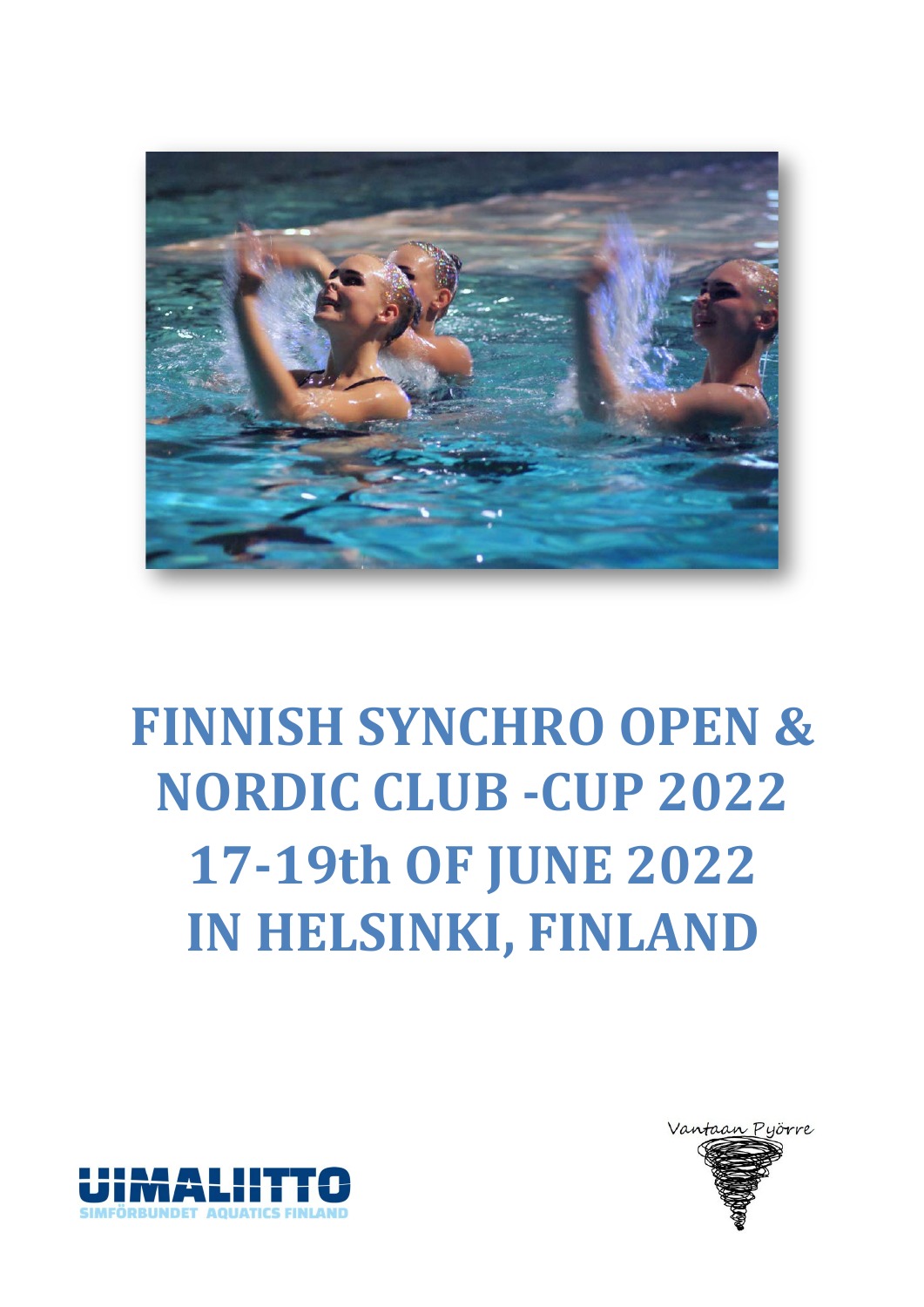



## **INVITATION**

### **Finnish Synchro Open and Nordic Club -cup 2022 17-19th of June 2022 in Helsinki, Finland**

Aquatics Finland and the swim club Vantaan Pyörre ry have the great pleasure to invite You to compete in the Finnish Synchro Open and Nordic Club -cup 2022 to be held from Friday 17th to Sunday 19th of June 2022 in Helsinki, Finland.

#### **GENERAL INFORMATION:**

| Competition: | Finnish Synchro Open and Nordic Club -cup 2022 in synchronized swimming                   |
|--------------|-------------------------------------------------------------------------------------------|
| Date:        | Friday 17 <sup>th</sup> of June till Sunday 19 <sup>th</sup> of June in Helsinki          |
| Venue:       | Mäkelänrinne Swimming Centre (indoor pool)<br>Mäkelänkatu 49<br>00550 Helsinki<br>Finland |
| Under:       | <b>Aquatics Finland</b>                                                                   |
| Host:        | Vantaan Pyörre ry<br>Raappavuorenkuja 7 E 63<br>01650 Vantaa<br>Finland                   |
| Referee:     | Maiju Ojala                                                                               |
| Website:     | <b>Competition page</b><br>www.uimaliitto.fi<br>www.vantaanpyorre.sporttisaitti.com       |
|              | Social Network: Facebook Uimaliitto & Facebook Vantaan Pyörre                             |

[Instagram Synchro](https://www.instagram.com/synchrofinland/) Finland [& Instagram Vantaan Pyörre](https://www.instagram.com/vantaanpyorre/)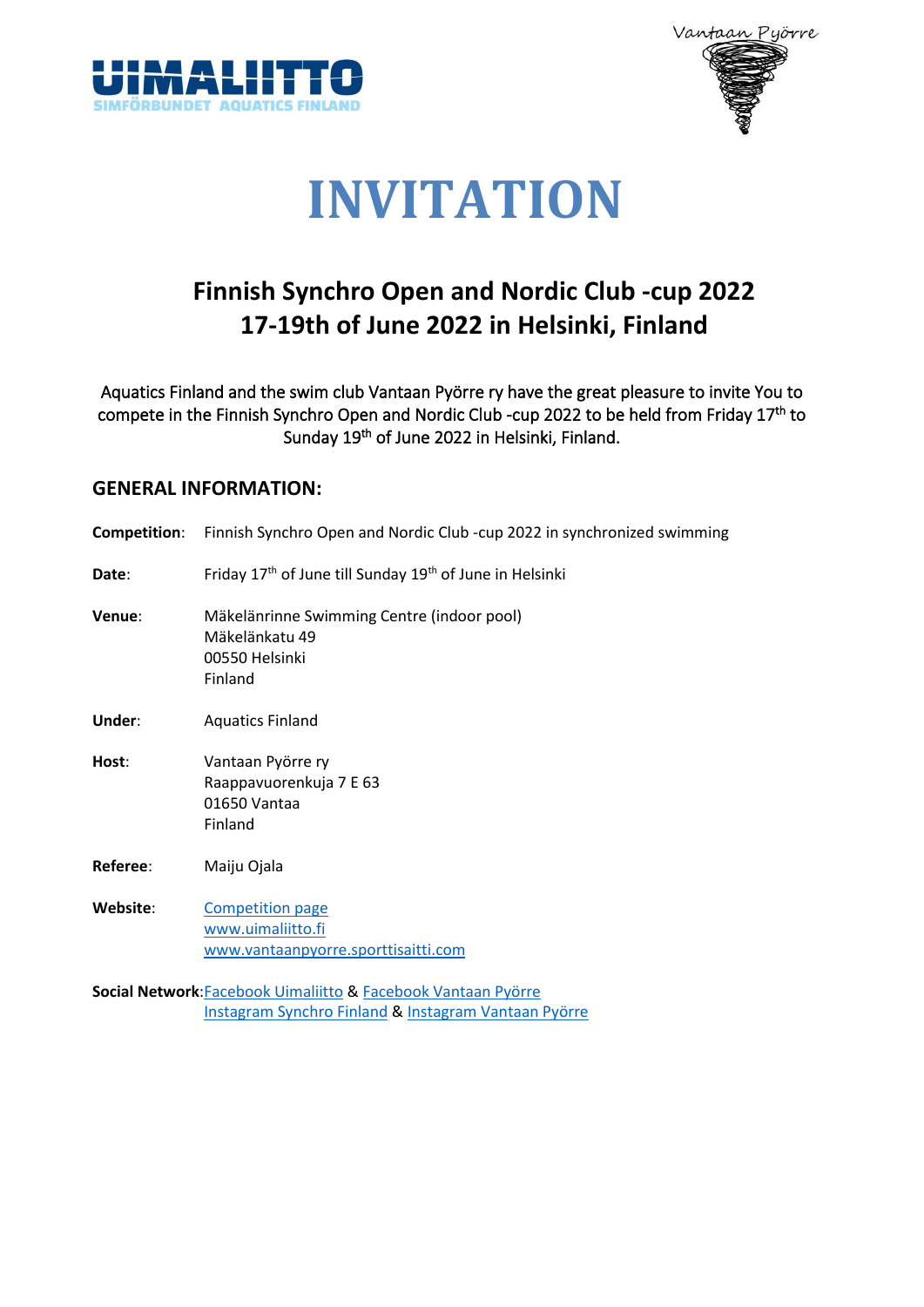



#### **COMPETITION INFORMATION:**

- **Pool size:** 25m x 16,5m Depth: 5m
- **Rules**: The competition will be held according to FINA rules 2017 2021 and the rules of the Aquatics Finland.

Exceptions from FINA rules are: - SS 4.4 – Free Combination and highlight routine can have 4-10 swimmers in the team

The Senior category is open to all. In Junior category the competitions are open to all athletes born 2004 or later (modification from FINA SSAG 2.1.)

Rules for the Nordic Club -cup will be published in the [competition page](https://vantaanpyorre.sporttisaitti.com/finnish-synchro-open-nordic-club/) soonest.

**Events**: Events will include figure competition, technical and free routines for solos, duets, mixed duets, teams, highlight and free combination.

#### **Seniors:**

#### **Competition program (10 medal events):**

- Solo Technical 100%
- Duet Technical 100%
- Mixed Duet technical 100%
- Team: Technical 100%
- Solo Free 100%
- Duet Free 100%
- Mixed Duet Free 100%
- Team Free 100%
- Free Combination 100%
- Highlight 100%

#### **Juniors:**

#### **Competition program (10 medal events):**

- Solo Technical 100%
- Duet Technical 100%
- Mixed Duet Technical 100%
- Team Technical 100%
- Solo: figures 100% + free routine 100%
- Duet: figures 100% + free routine 100%
- Mixed Duet free 100%
- Team: figures 100% + free routine 100%
- Free Combination 100%
- Highlight 100%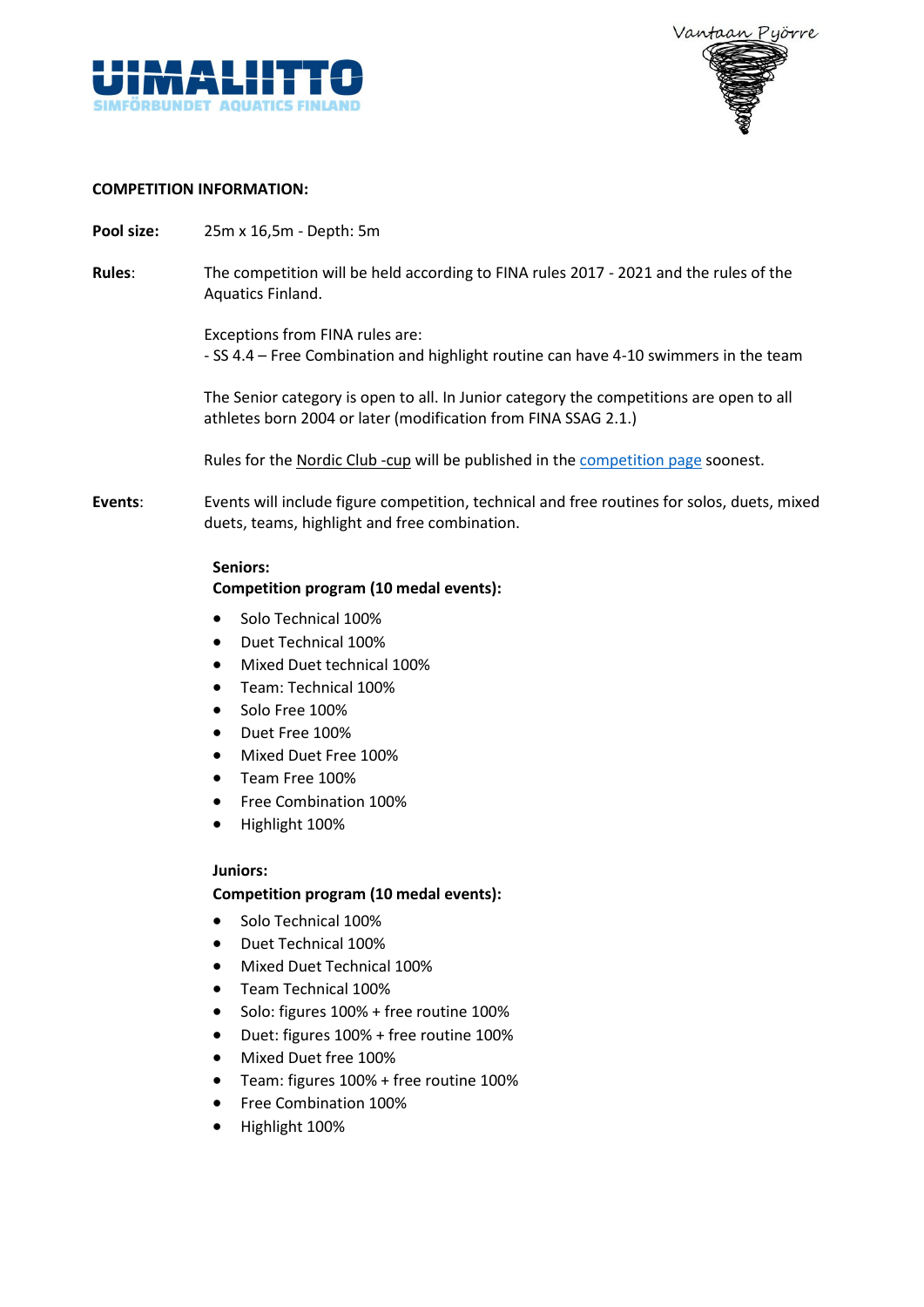



- **Participation**: Each federation/club is allowed to participate in each age group category with three (3) Solos, three (3) Duets, three (3) Mixed Duets, one (1) Team, one (1) Free Combination and one (1) highlight routine. Finnish participants with no restrictions. You must start your program in every category you make an entry. E.g., if the soloist is entered both in FINA Jr and SR, the soloist must start in both categories. Each competitor's identity and date of birth will be checked.
- **Entries**: The Final entry should be sent latest on **Wednesday 1st of June 2022**. If the final entry is sent later than announced, participating in the competition is possible only as a pre-swimmer. Entry forms can be found from th[e competition page.](https://vantaanpyorre.sporttisaitti.com/finnish-synchro-open-nordic-club/) Please send the entries to vantaanpyorre(at)hotmail.com

#### **Entry fees:**

| $\bullet$ | Solo free |  | 25€ |
|-----------|-----------|--|-----|
|           |           |  |     |

- Solo technical 25€ • Duet free 35€
- 
- Duet technical 35€ • Mixed duet free 35€
- Mixed duet technical 35€
- Team free 60 $\epsilon$
- Team technical 60€
- Free combination 70 $\varepsilon$
- Highlight 70€
- Figures 15€/person

Invoice will be sent after the final entry to the contact email that You have informed in the entry form. You have seven (7) days to make the payment. Payments will be checked before the competition and without payments swimmers can't start.

The payments are tripled, if the final entry is sent later than the informed date.

- **Judges**: Every attending federation or club must bring their own judges. The number of judges depends on the number of attending swimmers from the federation/club. Foreign countries should bring at least one judge per club - preferably who have passed the test in Fina School.
	- 1-3 swimmers 1 judge (minimum Finnish B-level)
		- 4-10 swimmers 2 judges (both minimum Finnish B-level)
		- 11-20 swimmers 3 judges (two minimum Finnish B-level and one C-level)
	- 21 or more swimmers 4 judges (two minimum Finnish B-level and one C-level)

#### **Preliminary schedule:**

| Friday 17.6.2022                                                                       | 2:00 pm Technical and judges' meetings     |  |  |
|----------------------------------------------------------------------------------------|--------------------------------------------|--|--|
|                                                                                        | $3:00$ pm $-8:30$ pm Warm up & competition |  |  |
| Saturday 18.6.2022                                                                     | $8:00$ am $-8:00$ pm Competition           |  |  |
| Sunday 19.6.2022                                                                       | $8:00$ am $-1:00$ pm Competition           |  |  |
| Changes in the schedule are possible. The final Schedule will be sent to the attending |                                            |  |  |
| clubs/federations as soon as all the entries are registered.                           |                                            |  |  |

**License**: Finnish participants must have valid Blue Card -license.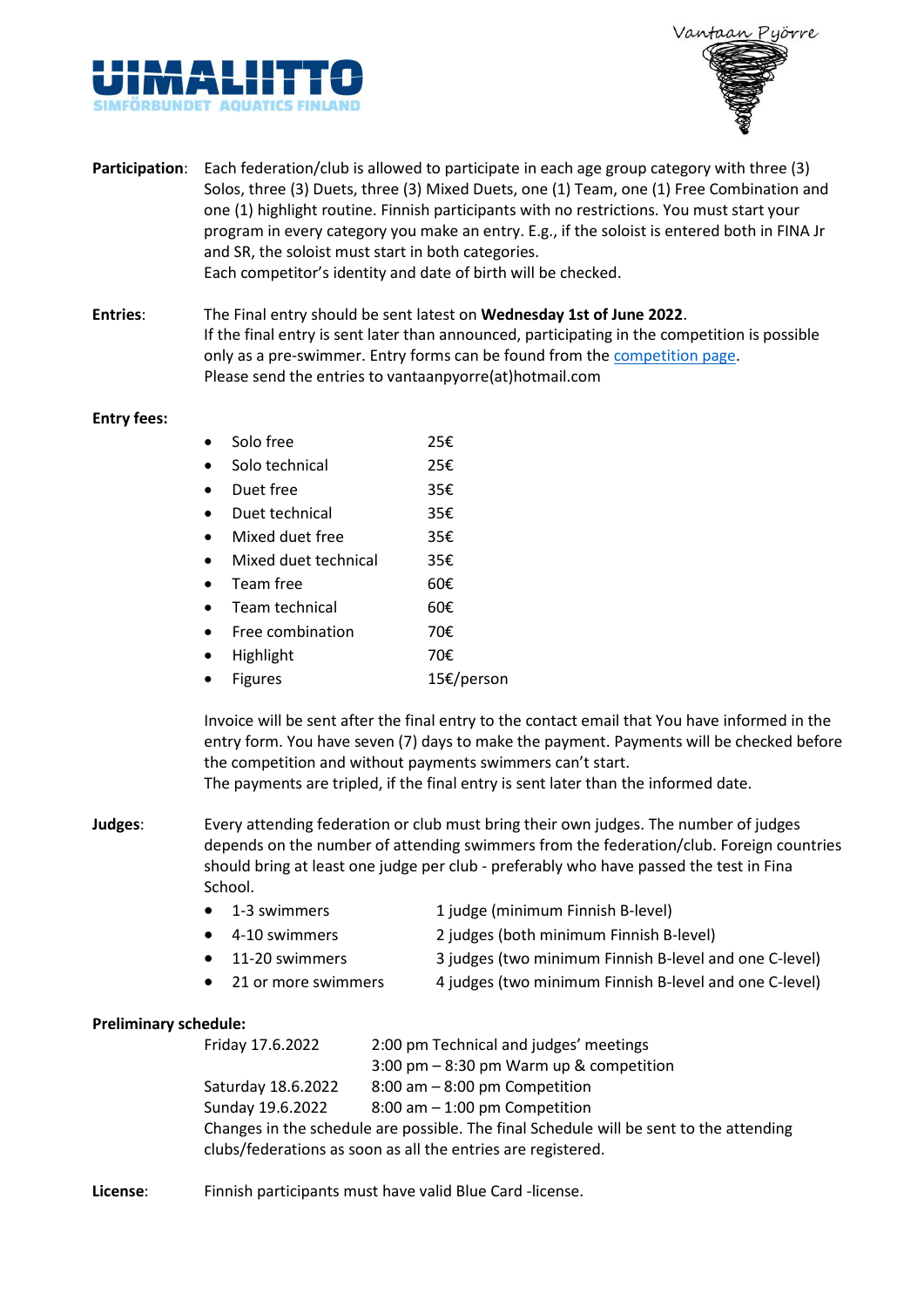



#### **Music: Fina rules AS 15.3,** Method 2

Team managers/Coaches are responsible for submitting their music electronically via the internet in .mp3 format. Each submission shall be labeled as: *< event, name of the competitors and the name of the club/national federation > Example: Fina Senior Solo Free\_Virtanen Viivi\_Finland*

Audio files must be sent no later than Wednesday  $1<sup>st</sup>$  of June 2022 to: vantaanpyorre(at)hotmail.com (Please, also bring a backup copy of music to competition.)

#### **Draw of figures:**

Draw of figures will be organized on the 15<sup>th</sup> of June 2022 at 8:00 am at Zoom (link will be provided in competition page). Information will be sent to participants by email and be published at competition website immediately after the draw.

#### **Order of appearance:**

Draw for the order of appearance will be organized on the 15<sup>th</sup> of June 2022 at 8:00 am at Zoom (link will be provided in competition page).

#### **Summary of important dates:**

| <b>Final Entries</b>   | $1st$ of June 2022  | vantaanpyorre(at)hotmail.com |
|------------------------|---------------------|------------------------------|
| Meals (in Final Entry) | $1st$ of June 2022  | vantaanpyorre(at)hotmail.com |
| <b>Audio Files</b>     | $1st$ of June 2022  | vantaanpyorre(at)hotmail.com |
| Draw for the order     | $15th$ of June 2022 |                              |
| Draw of Figures        | $15th$ of June 2022 |                              |

- **Lockers:** Every participant will be given their own locker, which works with a card. If the card gets lost, the club will be charged 50€ per lost card.
- **Meals:** We will organize the **lunch** for Friday, Saturday and Sunday and **dinner** for Friday and Saturday. Please fill your lunch reservations into the [Meals and T-shirts](https://vantaanpyorre.sporttisaitti.com/@Bin/284686/NSM_SM+Meals+and+T-Shirts.xlsx) form. The invoice of the meals will be sent to the contact email. Please note, that you are entitled for the meals only with paid invoice.

#### **Swimming pool:**

Mäkelänrinne Swimming Centre Mäkelänkatu 49, 00550 Helsinki, Finland Tel. +358-9-3488 6550

<https://www.urheiluhallit.fi/en/open/makelanrinne.html>